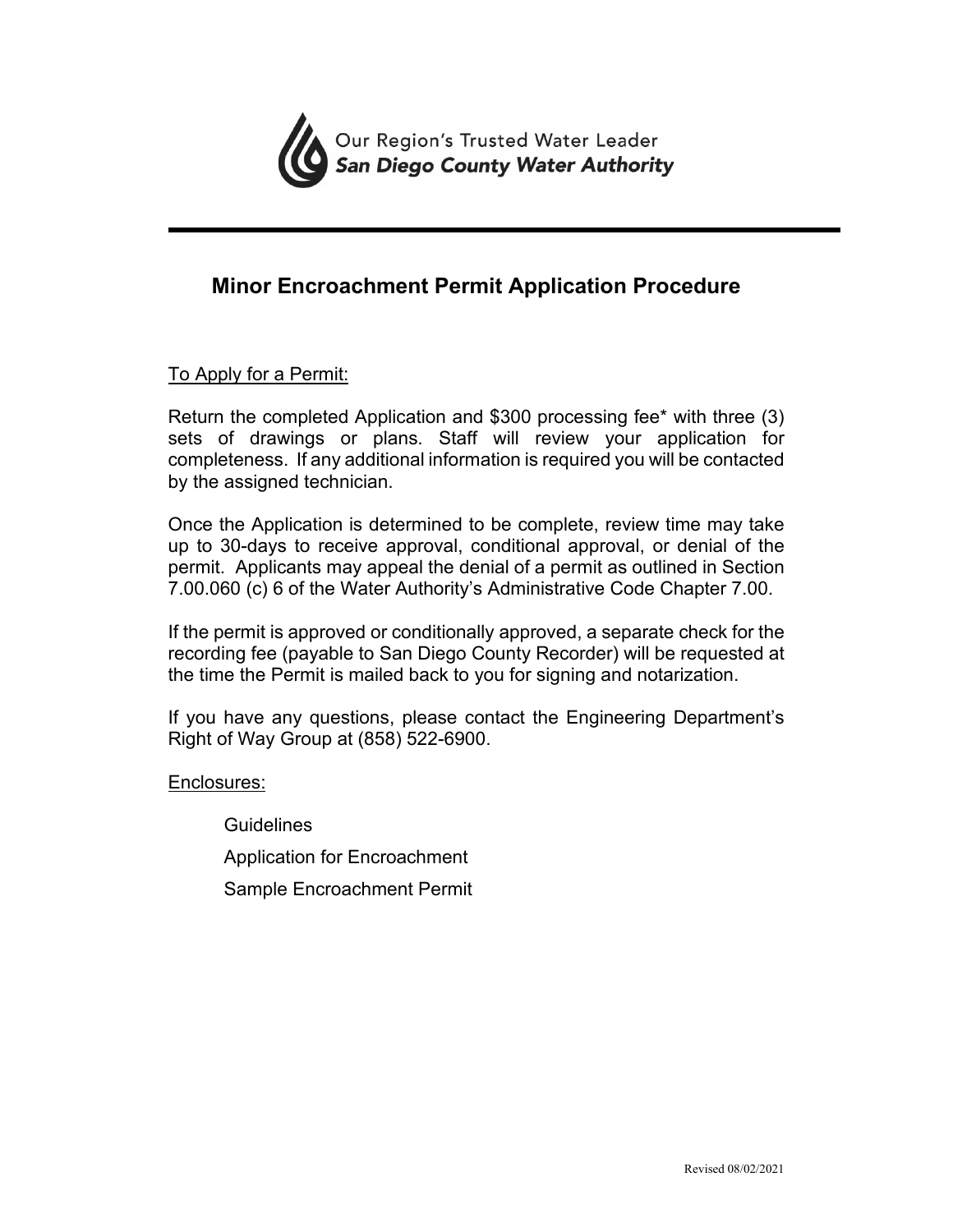

# **GUIDELINES: Issuance of Minor Encroachment Permits**

The following information is intended as a guideline only. For complete information please refer to Chapter 7.00 of the Water Authority's Administrative Code.

Section 7.00.060 (b) The following requirements apply to uses authorized pursuant to this section:

- 1. Addition, alteration, modification or demolition of a permitted use is itself a use subject to permit.
- 2. The Director of Engineering may establish conditions limiting the time, duration and method of construction. In addition to any other condition authorized by this section, the Director of Engineering may establish conditions for use that are consistent with the requirements for use established by Section 7.00.050.
- 3. Any use or structure shall be set back a minimum of twenty feet (20') from the edge of any Water Authority facility, whether surface or subsurface, or, in the case of rights of way used for access or patrol road purposes, 10 feet from the centerline of the road, unless a closer setback is specifically provided in this section. The Director of Engineering may reduce or eliminate the setback requirement for a use if the Director finds that the reduction will not be detrimental to the Water Authority. The reasons for and conditions of the reduction or elimination shall be stated in the permit issued for the use.
- 4. No use shall be permitted that would create an unacceptable load on a pipeline or subsurface structure as determined by the Director of Engineering.
- 5. Grading, including both excavation and fill, shall be permitted only if the Director of Engineering determines that the proposed grading will not pose a hazard to the integrity of the pipeline, cause an impediment to its maintenance, result in an unacceptable increase or reduction in cover, or cause ponding or erosion within the easement. Grading requiring a permit from another government agency is not allowed unless both the permit of the other agency and the permit of the Water Authority are obtained.
- 6. Avocado, citrus and other similar fruit trees, so long as the trunks are no closer than five (5) feet from the centerline of any Water Authority pipeline. Shallowrooted trees that grow no higher than twenty-five feet (25') and have a mature root spread of no more than twenty feet (20') may be permitted provided the trees are planted no closer than twenty-five feet (25') from the closest edge of any of the Water Authority's pipelines. Deep-rooted trees are prohibited.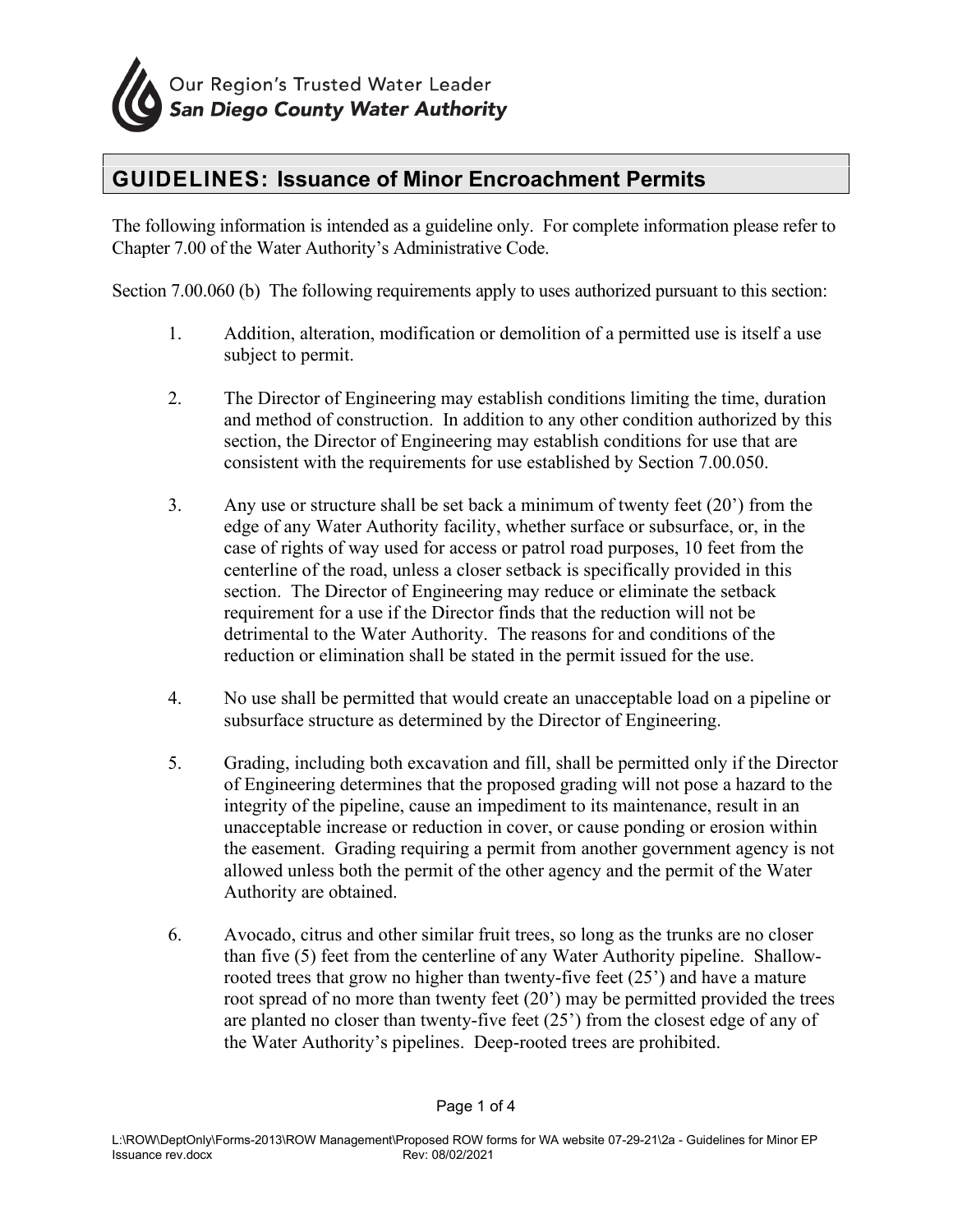- 7. Conductor clearances for overhead electrical and telephone lines shall conform to the California State Public Utilities Commission, General Order 95, for Overhead Electrical Line Construction or at a greater clearance if required by the Water Authority. Clearance shall not be less than thirty-five feet (35'). Overhead lines shall be located at least thirty feet (30'), measured laterally, away from all aboveground structures on the pipelines. Utility poles are not permitted except pursuant to a major encroachment permit or joint use agreement.
- 8. When underground electric lines provide service at one hundred twenty (120) volts or greater, conduits shall be encased in a minimum of three inches (3") of red concrete. Above-ground warning signs shall be placed at the right of way lines where the conduits enter and exit the right of way with appropriate twelve (12) gauge tracer wire placed a minimum of twelve inches (12") above the buried utility, terminating in a junction box approved by the Water Authority.
- 9. Hard-surface, sports courts shall be of asphalt or unreinforced concrete, six inches (6") or less in thickness, with a 10-foot setback from the centerline of an access or patrol road and a 10-foot setback from the centerline of the pipeline. Fencing of sport courts shall comply with the provisions of this subdivision applicable to fences.
- 10. Playground equipment may be permitted within 10 feet (10') from the centerline of the pipeline and from the centerline of an access or patrol road. Playground equipment may be anchored to the ground in the same manner as fence posts.
- 11. Paved parking lots may be approved subject to conditions controlling loading to pipelines, landscaping, type of light standards, depth and location of light standard foundations, drainage, access and other aspects of design and improvement.
- 12. The Director of Engineering shall not approve a permit for a reclaimed or recycled water line unless the applicant has obtained Department of Health approval.
- 13. Storage of boxed landscape trees may be permitted so long as: (a) the boxes are no larger than 24 inches on each side, (b) the box has a bottom, (c) the tree, including the box, do not exceed 15 feet in height, and (d) the trees are stored no closer than 8 feet apart as measured from the edges of the boxes.

Section 7.00.060 (c) Encroachment permits issued under this section shall be processed as provided in this subdivision.

1. An owner may file an application for a minor encroachment permit with the Director of Engineering. The Director may establish and make available guidelines for submission of applications.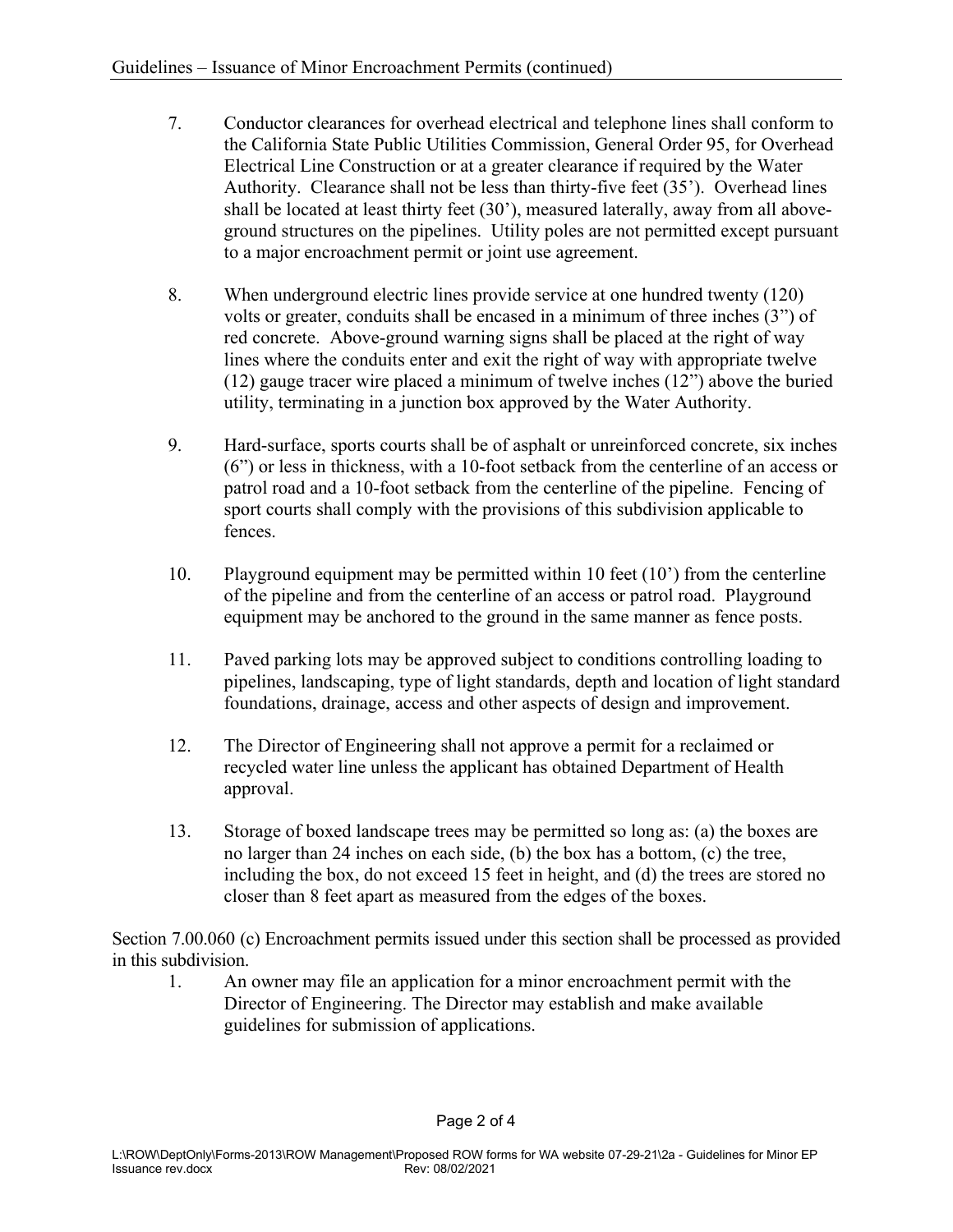- 2. The application shall contain such information as the Director deems appropriate for complete review of the application, and shall include the address to which correspondence regarding the application shall be mailed.
- 3. Within thirty calendar days following submission of an application, the Director shall notify the applicant that the application is complete or the nature and extent of additional information that is required to make the application complete. If the Director determines that the proposed use poses a significant risk to the Authority's right of way or facilities, the Director may also advise the applicant that the application will be processed as an application for a major encroachment permit subject to the provisions of this chapter applicable to major encroachment permits.
- 4. If the applicant submits additional information, the Director shall have thirty calendar working days to notify the applicant that the application is complete or whether further additional information is required.
- 5. Within thirty calendar days after the Director has determined and notified the applicant that the application is complete, the Director shall approve, conditionally approve or deny a permit. In addition to the information contained in the application, the Director may consider any of the following: topography, soils, drainage, access or other characteristics of the property and adjacent property; community characteristics; location, condition, or nature of existing or reasonably foreseeable future works of the Authority. The Director's determination shall be in writing delivered to the applicant by personal delivery or first class mail.
- 6. An applicant may appeal the denial of a permit or any condition imposed on a permit to the General Manager by filing a written notice of appeal with the Director within thirty calendar days after the date of mailing or of personal service. The notice shall specify the particular reasons for the appeal. Within fifteen calendar days after filing, the General Manager shall decide the appeal based on the application, the written determination of the Director, the notice of appeal and any written response to the notice of appeal submitted by the Director. The decision of the General Manager shall be made in writing and delivered to the applicant by personal delivery or first class mail. The decision of the General Manager is final, except for judicial review.
- 7. Applications, correspondence, decisions and other permit records are public records and shall be kept in the Engineering Department.

Section 7.00.060 (d) The following provisions apply to all uses and structures authorized by an encroachment permit issued pursuant to this section:

1. Any use shall be located, constructed and maintained according to the terms and conditions of the minor use permit issued pursuant to this section.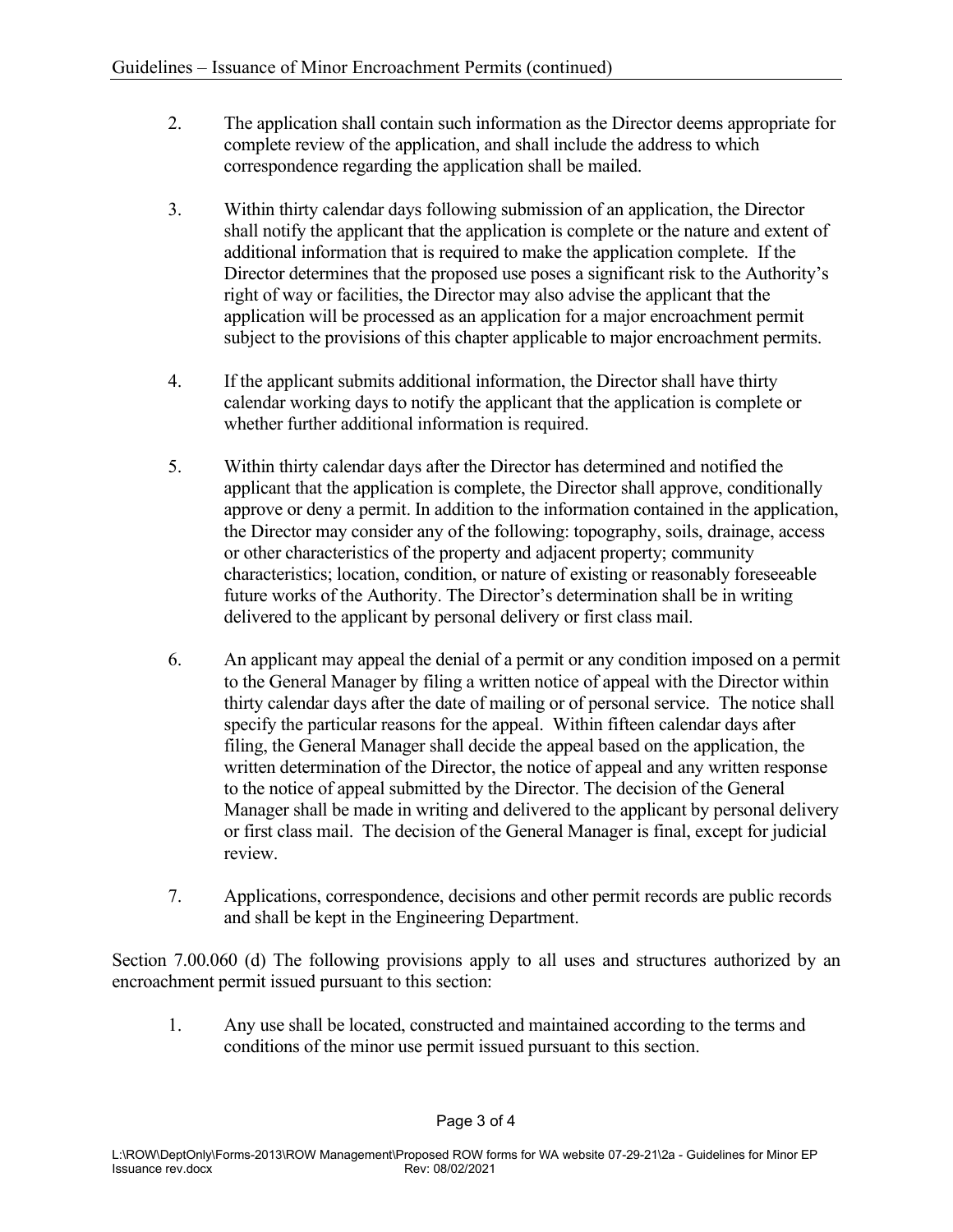- 2. The Authority shall not be liable for any damage or injury caused by or attributable to the use or structure.
- 3. Any use shall at all times be subject to the paramount right of the Authority to use its property and property rights as necessary or convenient to the full exercise of the Authority's rights according to the terms of the Authority's document of title.
- 4. The owner shall not allow the use or structure to create a nuisance or cause a dangerous condition of property.
- 5. Any structures or uses placed or maintained pursuant to this section are subject to immediate removal by the Authority as may be necessary or convenient for the Authority's purposes. The Authority shall not be liable for costs of damage to or replacement of structures or uses it removes. The Authority may require the owner to remove or relocate a structure or use at the owner's expense.
- 6. The Authority may, at the Owner's expense, cause the encroachment permit to be recorded in the Office of the County Recorder.
- 7. The owner shall be responsible for compliance with all applicable zoning, building, grading and other laws relating to the use of property.
- 8. The Authority and its officers and employees shall not be liable for any damages resulting from the issuance, denial, revocation or enforcement of an encroachment permit. The owner shall be responsible for the accuracy and completeness of the permit application and any plans, specifications or other information required by the Director pursuant to this Chapter.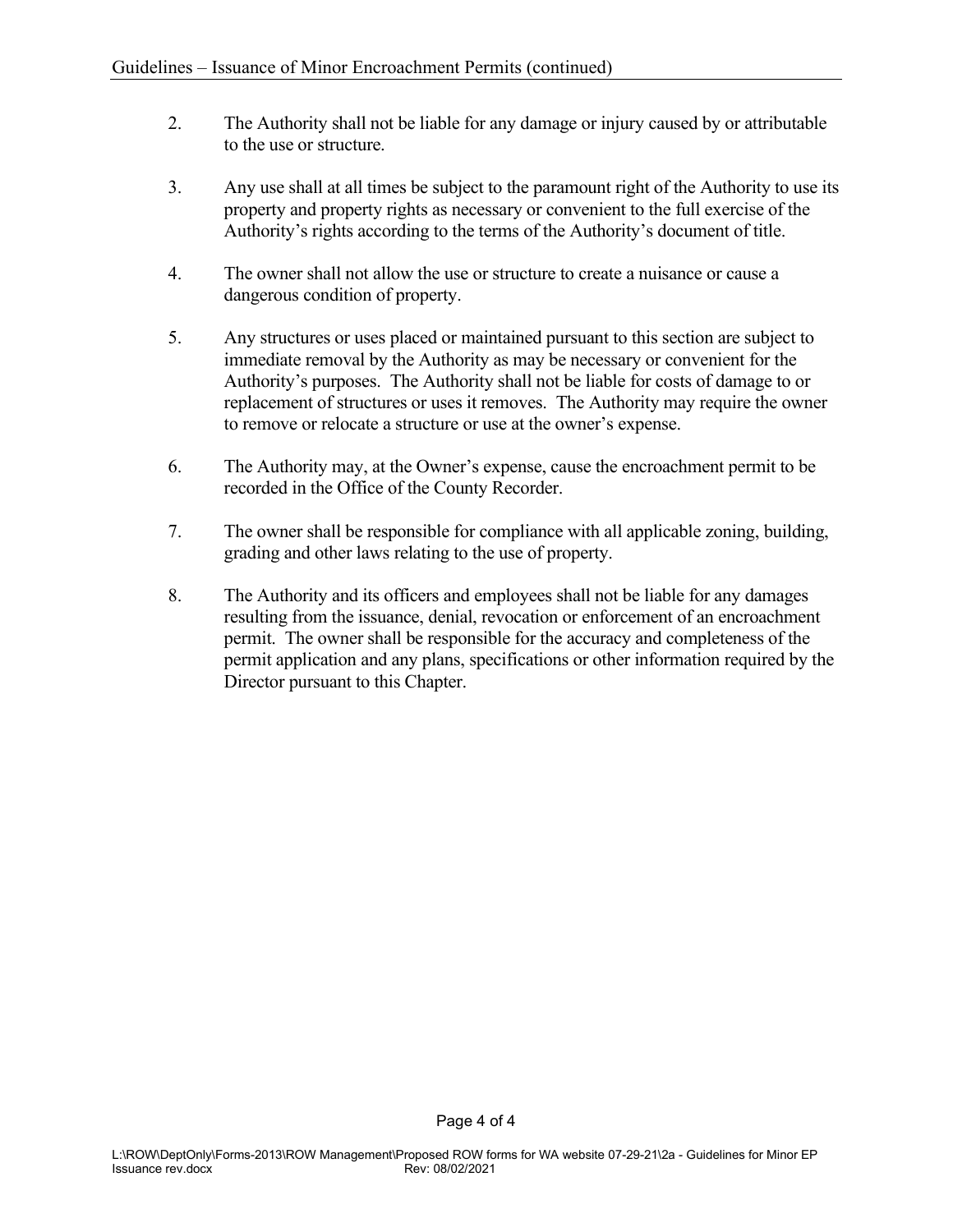# San Diego County Water Authority

# **APPLICATION FOR MINOR ENCROACHMENT PERMIT**

Mail Completed Application and Fee to: **SAN DIEGO COUNTY WATER AUTHORITY 4677 Overland Avenue, San Diego, CA 92123 Attention: Engineering Dept. - Right of Way Group** Telephone Number: (858) 522-6900

| <b>OWNERSHIP INFORMATION:</b> | <b>REPRESENTATIVE INFORMATION (If applicable):</b> |  |
|-------------------------------|----------------------------------------------------|--|
| Fee Owner Complete Name(s):   | Representative Name and Title:                     |  |
|                               |                                                    |  |
|                               | Name of Firm:                                      |  |
| Mailing Address:              | Address:                                           |  |
| City, State and Zip Code:     | City, State and Zip Code:                          |  |
| Telephone Number(s):          | Telephone Number(s):                               |  |
| Email:                        | Email:                                             |  |

#### **LOCATION OF PROPOSED ENCROACHMENT:**

| Assessor Parcel Number:                                                                             | Legal Description: |  |  |  |
|-----------------------------------------------------------------------------------------------------|--------------------|--|--|--|
|                                                                                                     |                    |  |  |  |
| Address:                                                                                            |                    |  |  |  |
|                                                                                                     |                    |  |  |  |
| City and Zip Code:                                                                                  |                    |  |  |  |
|                                                                                                     |                    |  |  |  |
|                                                                                                     |                    |  |  |  |
| No I<br>Yes<br>Have you ever applied for an Encroachment Removal Agreement (ERA) for this location? |                    |  |  |  |
| If yes, list ERA Permit Number(s) Issued:                                                           |                    |  |  |  |

#### **DESCRIPTION OF PROPOSED ENCROACHMENT:**

Application shall be accompanied by the appropriate application fee of \$300 (payable to *San Diego County Water Authority)* along with a drawing or set of plans of the proposed improvement to be placed within the San Diego County Water Authority easement. In special circumstances additional investigative fees to offset Water Authority costs may be charged prior to issuance of permit for proposed encroachments requiring special engineering investigations as determined by the Engineering Department. All approved encroachments will require an Encroachment Permit signed by the fee owner of the property and recorded with the County Recorder. The fees for recording shall be paid by fee owner (typically \$29 for 6 pages) and payable to: *San Diego County Recorder*.

#### **I understand that this application is subject to the approval of the San Diego County Water Authority and that application fees are non-refundable.**

|                         |      | ************************AUTHORITY USE ONLY********************** |           |            |
|-------------------------|------|------------------------------------------------------------------|-----------|------------|
| ↗                       |      | Fee Received:\$                                                  | Check No. | Date:      |
| Fee Owner (1) Signature | Date | File Name:<br>ROW#                                               |           |            |
|                         |      | Pipeline(s):                                                     | TG:       | Sta:       |
|                         |      | Reviewed by:                                                     |           | Date:      |
| Fee Owner (2) Signature | Date | Authority Parcel(s) affected:                                    |           |            |
|                         |      | APPROVED BY:                                                     | ON:       | PERMIT No: |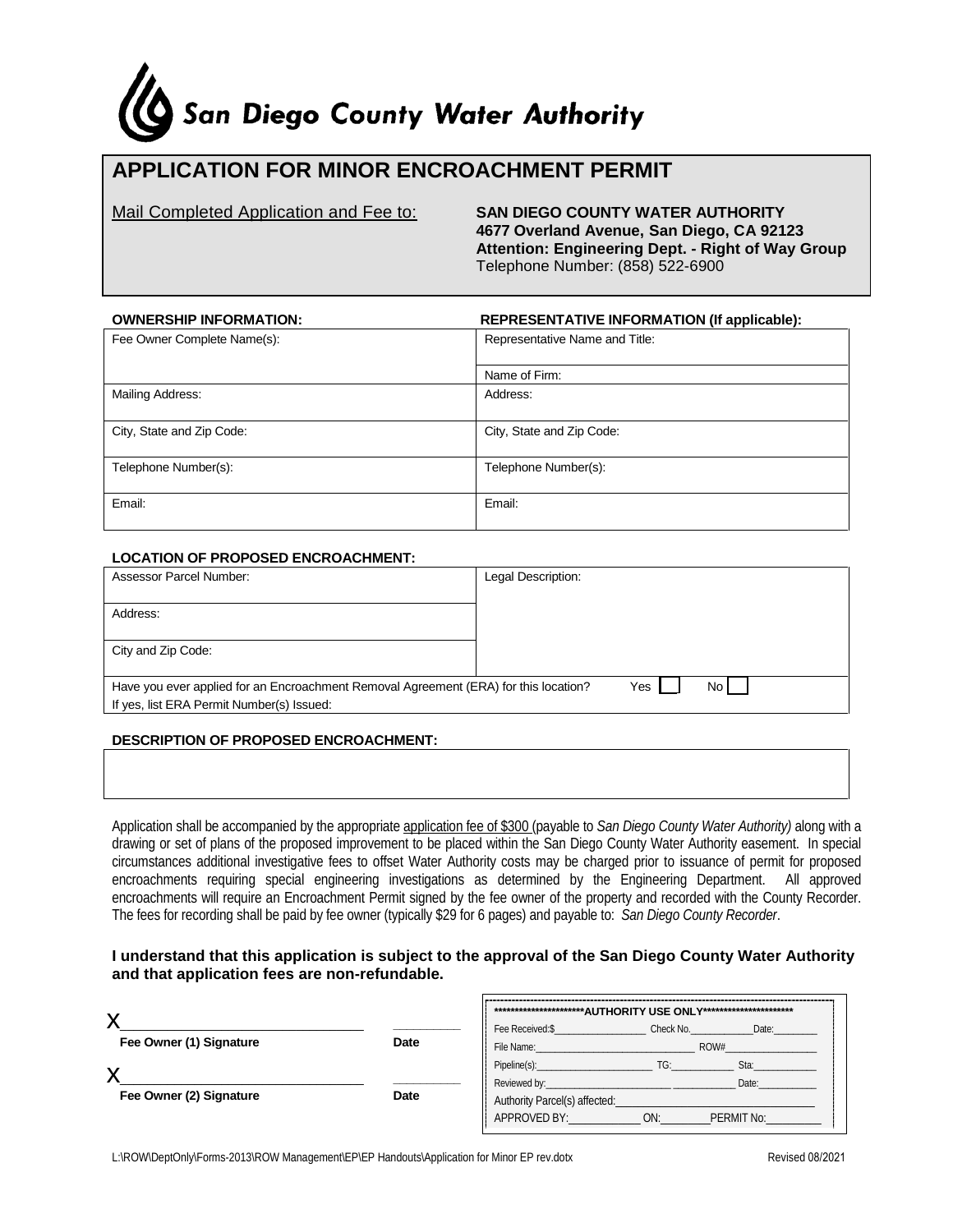### **RECORDING REQUESTED BY AND MAIL TO:**

Engineering Department San Diego County Water Authority 4677 Overland Ave. San Diego, CA 92123

Water Authority Affected Pipeline(s) and Parcel(s):

APN# SPACE ABOVE THIS LINE FOR COUNTY RECORDER USE

#### **ENCROACHMENT PERMIT #**

An Encroachment Permit (Permit) is hereby granted to (Permittee) as the owner of the Benefited Property described in paragraph two, Exhibit "A," to encroach upon the San Diego County Water Authority's (Water Authority) right of way described in paragraph three, Exhibit "A," and as detailed in the diagram, Exhibit "B." Exhibits "A" and "B" are hereby incorporated herein by this reference as though fully set forth at length. In consideration of the issuance of this Permit, Permittee hereby covenants and agrees for the benefit of the Water Authority, as follows:

- 1. This Permit runs with the land and is binding upon and inure to the benefit of the future owners, encumbrances, successors, heirs, personal representatives, transferees, and assigns of the respective parties.
- 2. Permittee shall use and occupy the Water Authority's right of way in accordance with all applicable laws and solely for the purposes described in Exhibit "A."
- 3. Permittee shall obtain all building, grading, or other permits required for construction of the encroachment. Nothing in any such permit shall supersede the provisions of this Permit.
- 4. Work authorized by this Permit must be completed within 12 months of the issue date, unless otherwise specified by the Water Authority. Failure to complete the work within the specified time period shall deem the Permit null and void. When work is completed within the specified time period, the term of this Permit is indefinite and may be revoked by the Water Authority pursuant to the Water Authority's recorded right of way that encumbers the Benefited Property described in Exhibit "A" or abandoned by Permittee at any time. The Water Authority shall mail written notice of revocation to Permittee addressed to the Benefited Property which shall set forth the date upon which the benefits of this Permit are to cease.
- 5. The encroachment shall be installed and maintained in a safe and sanitary condition at the sole cost, risk, and responsibility of the Permittee.
- 6. The Permittee shall defend, indemnify, and save the Water Authority free and harmless from and pay in full, any and all claims, demands, losses, damages, or expenses that the Water Authority may sustain or incur in any manner resulting from the construction, maintenance, state of use, repair, or presence of the encroachment, including any loss, damage, or expense arising out of (1) loss of or damage to property, including without limitation the encroachment, (2) injury to or death of persons; and (3) claims of extra or additional work or delay by persons performing work for the Water Authority within the right of way. The Permittee's obligation to indemnify shall not extend to any loss, damage, or expense and claims for loss, damage, or expense resulting in any manner from the gross negligence of the Water Authority, its contractors, officers, agents, or employees.
- 7. The Permittee shall remove or relocate the encroachment as directed by the Water Authority within 30 days after notice by the Water Authority, or the Water Authority, at its option, may cause such work to be done, and the costs thereof shall be that of the Permittee. The Water Authority is also entitled to remove all or a portion of the encroachment at anytime to repair, replace, maintain, or install public improvements, and if such action is taken, Water Authority shall have no obligation to pay for or restore Permittee's encroachment.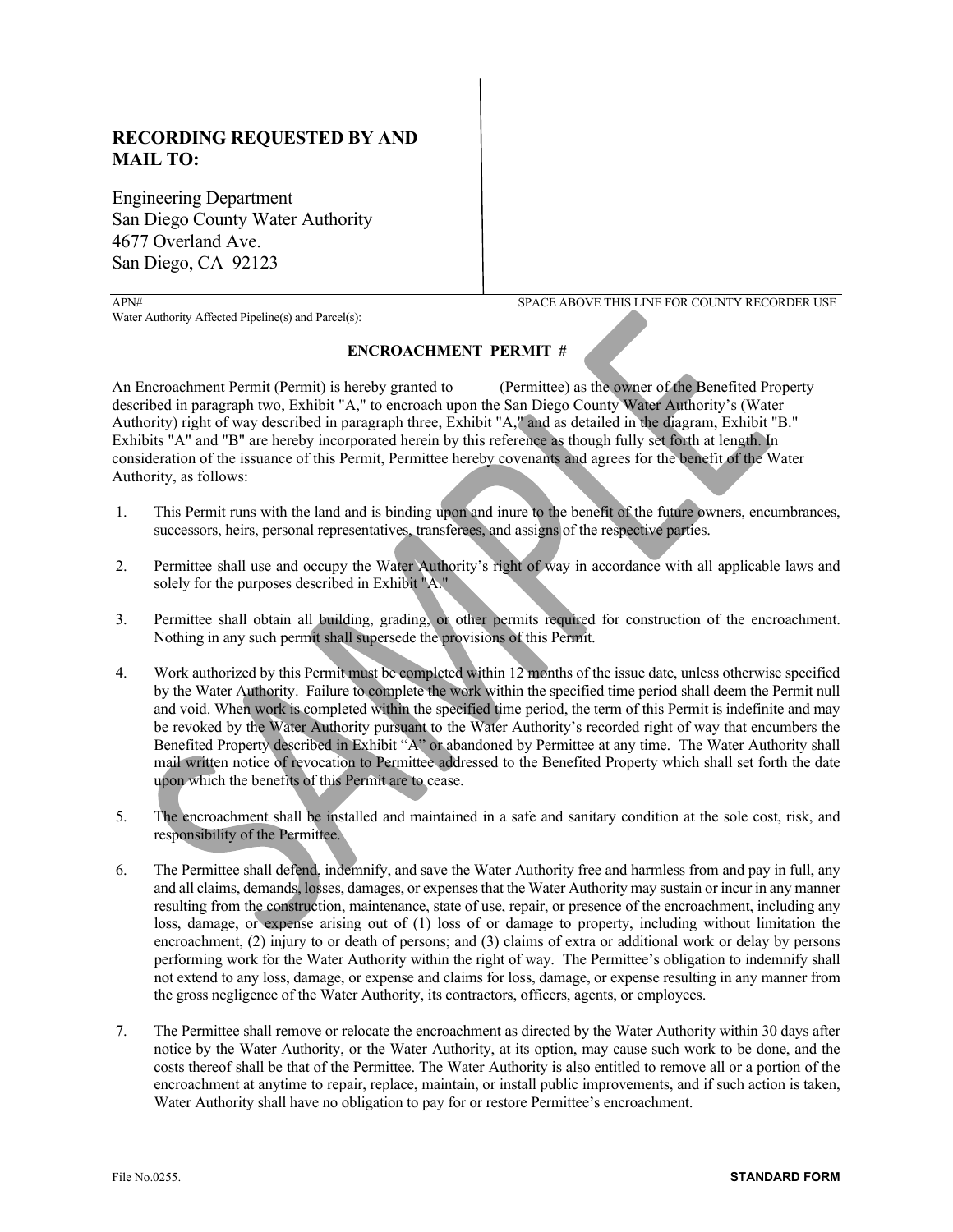- 8. Upon abandonment or revocation, Permittee shall, at no cost to the Water Authority, return Water Authority right of way to its pre-permit condition within the time specified in the notice of revocation or prior to the date of abandonment.
- 9. If Permittee fails to restore the Water Authority right of way, the Water Authority shall have the right to enter upon the Water Authority's right of way, after notice to the Permittee, delivered at the Benefited Property, and restore the Water Authority's right of way to its pre-permit condition, to include the removal and destruction of any improvements, and Permittee agrees to reimburse the Water Authority for the costs incurred.
- 10. Permittee's duties and obligations under this Permit are a lien upon the Benefited Property. Upon 30-day notice, and an opportunity to respond, the Water Authority may add to the tax bill of the Benefited Property any past-due financial obligation owing to Water Authority by way of this Permit.
- 11. Permittee waives the right to assert any claim or action against the Water Authority arising out of or resulting from the revocation of this permit or the removal of any improvements or any other action by the Water Authority, its officers, agents, or employees taken in a non-negligent manner, in accordance with the terms of this Permit.
- 12. This Permit may be recorded with the County Recorder of the County of San Diego. The recording fee shall be paid by Permittee.
- 13. Permittee shall not place or use any hazardous material or substance within the Water Authority's right of way, unless such placement or use is necessary for the encroachment and then only in accordance with the manufacturer's label and use instruction. Storage of hazardous materials is prohibited.

| Agreed and accepted this<br>day of                                                                                      | $, 20$ .                                                            |
|-------------------------------------------------------------------------------------------------------------------------|---------------------------------------------------------------------|
| (Signature of Permittee)<br>(Acknowledgement Notarization Required)                                                     | (Signature of Permittee)<br>(Acknowledgement Notarization Required) |
| Approved and executed by the San Diego County Water Authority in San Diego, California, this<br>, 20 <sub>1</sub><br>of | day                                                                 |
| W. John Kross<br>Right of Way Manager                                                                                   |                                                                     |